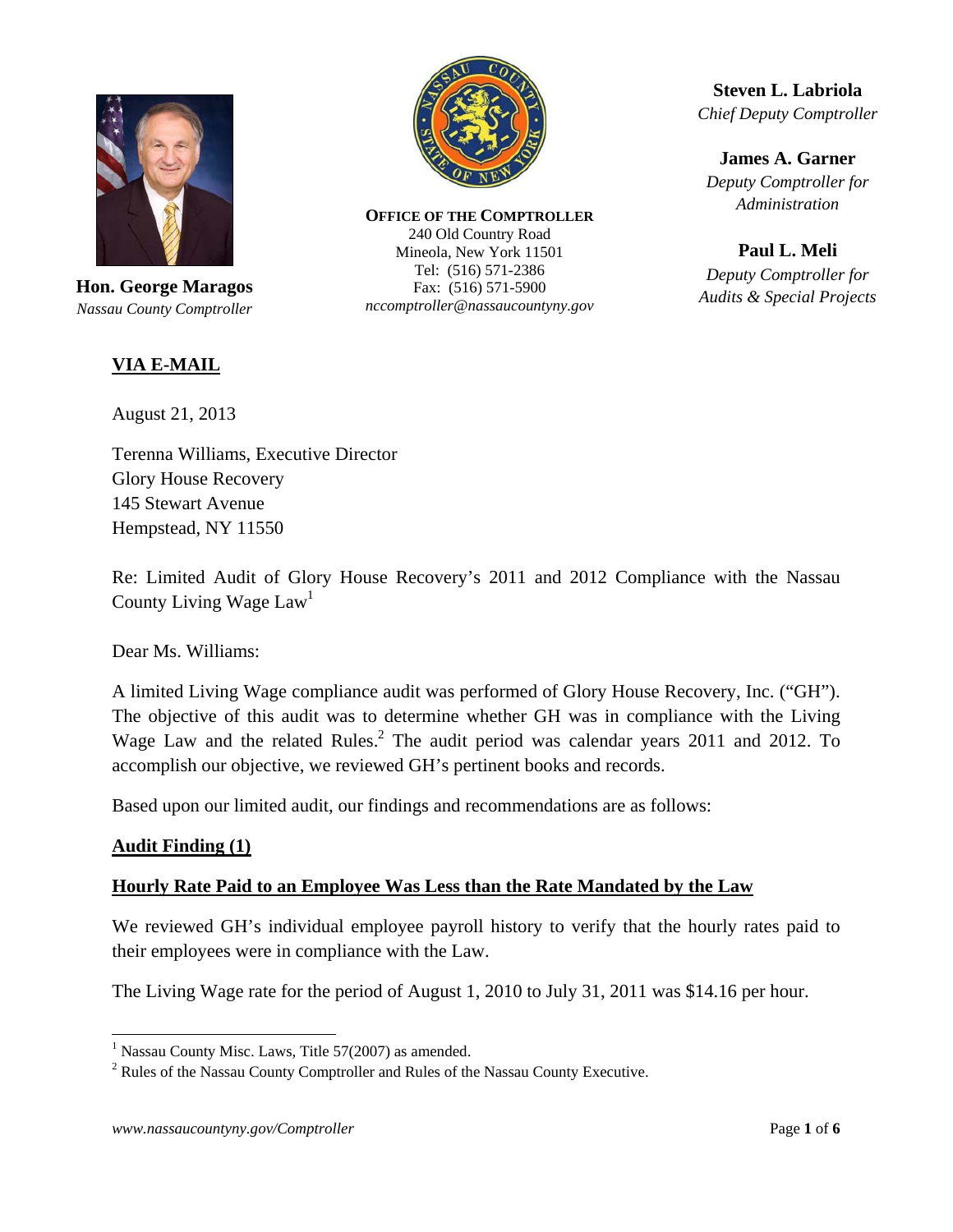One employee was paid at the rate of \$10 per hour during the period June 4, 2011 to July 22, 2011. This employee worked, according to paystubs submitted, a total of 366 hours during this period. He was underpaid \$4.16 per hour for the 366 hours for a total underpayment of \$1,522.56.

### **Audit Recommendation:**

GH should pay the amount of the underpayment (\$1,522.56) to the employee, and provide proof of payment to our Office with supporting calculations.

### **Audit Finding (2)**

# **Compensated Time-Off Policies at GH were not in Compliance with the Living Wage Law**

We reviewed GH's personnel policies to determine whether they were in compliance with the Law.

According to the Living Wage Law, full-time employees must accrue a minimum of 12 days per year of compensated time-off. Part-time employees (any employee working 20 or more hours per week) must accrue compensatory time-off proportional to full-time employees.

According to GH's Director, GH was not aware of the Living Wage Law requirements for accruing compensated time-off.

# **Audit Recommendation:**

Glory House should accrue time-off to any employee working 20 or more hours per week according to the requirements of the Living Wage law, and should pay compensatory time-off to any employees that have been terminated.

# **Audit Finding (3)**

# **The Number of Hours Worked by Employees as Listed on Paystubs does not Agree with Hours Worked on Timesheets**

Information about the number of hours worked by employees listed on paystubs should be consistent with information on timesheets.

The number of hours worked for two employees, as indicated on their paystubs, did not agree with the hours listed on the timesheets submitted to the Comptroller's Office. The paystubs of one employee showed 770 hours based upon the hourly rate paid. However, timesheets provided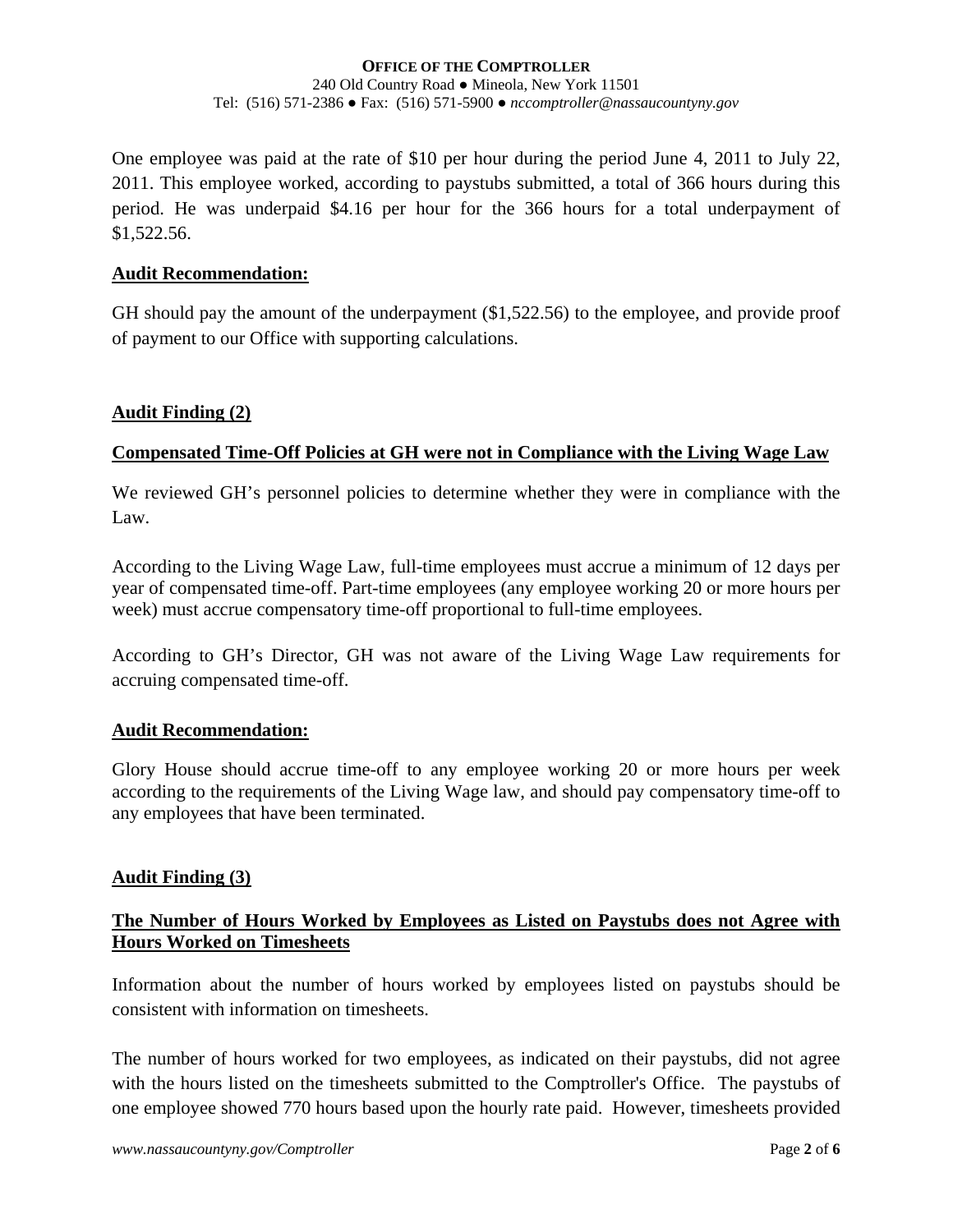only listed 576 hours. The paystubs of another employee listed 366 hours, while the timesheets for this employee only showed 243 hours.

# **Audit Recommendation:**

Timesheets should be accurately maintained and agree with paystub payroll information.

\*\*\*\*\*\*

The matters covered in this report have been discussed with the officials of Glory House during the course of this audit. On June 25, 2013, our office submitted a draft report to Glory House for comment. Glory House provided its comments on July 5, 2013. Those comments have been included as an appendix to this report.

Sincerely,

Reene

JoAnn F. Greene Director of Field Audit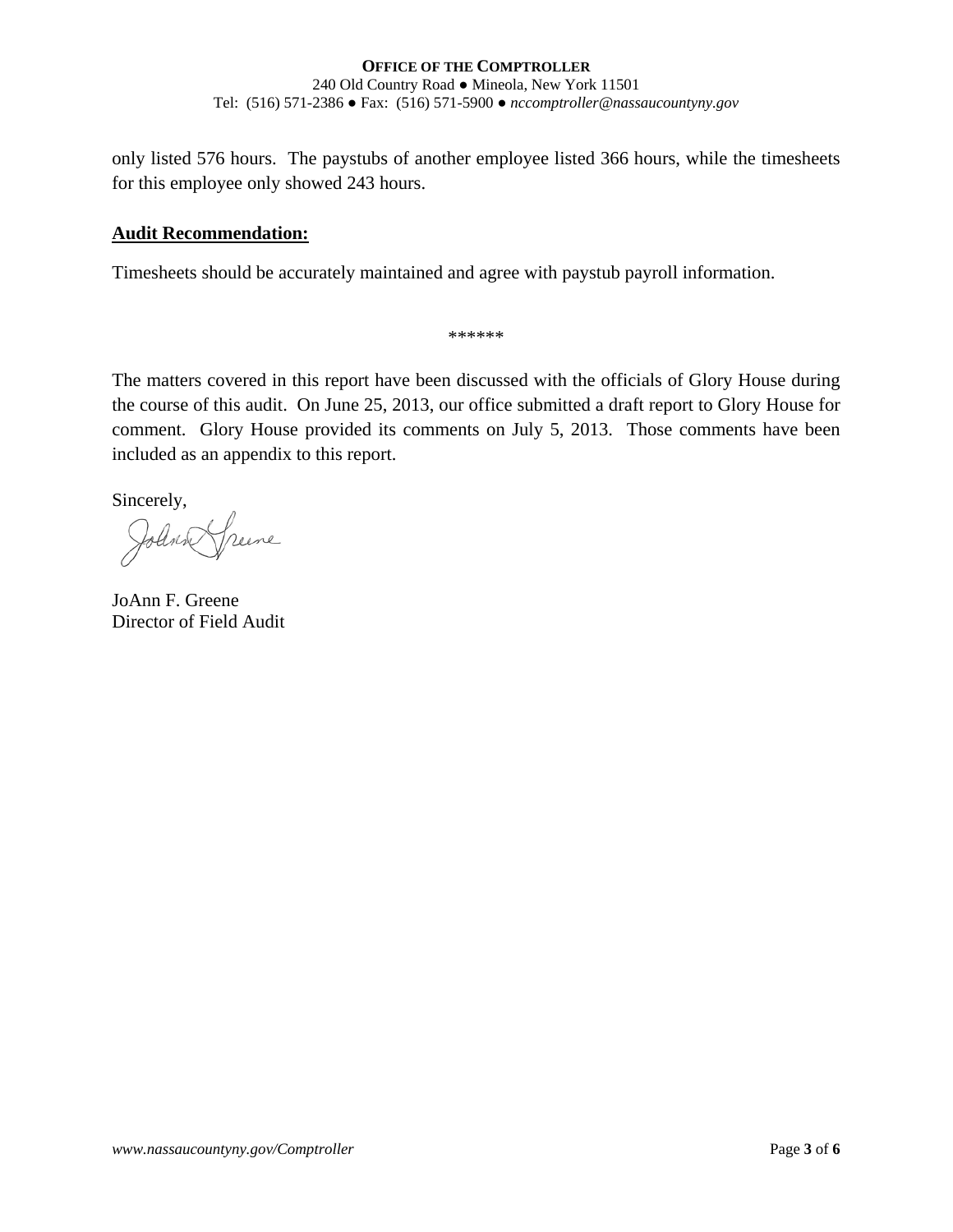## **Limited Audit of Glory House Recovery's 2011 and 2012 Compliance with the Nassau County Living Wage Law**

The following response acknowledges the findings by the County's Comptroller's Department and outlines how we will accomplish compliance in the near term.

### **Audit Finding (1)**

Hourly rate for one employee was less than rate mandated by law.

### **Corrective Action**

- Determine deferential amount due employee. (\$4.16 x 366 hours =\$1,522.56)
- Make three installment payments to employee as following:

| September 30, 2013 | \$500.00 |
|--------------------|----------|
| October 31, 2013   | \$500.00 |
| November 30, 2013  | \$522.56 |

All related payroll data will be processed with these payments.

• Post compensation law on bulletin board for all employees to see and insure their awareness of our compliance.

### **Audit Finding (2)**

Compensated time off policies was not in compliance.

#### **Corrective Action**

#### **Terminated Staff**

- Review employment records for 2011 and 2012 to determine which former staff were eligible for time off and how much.
- Full timers' time off accrual rate will be 1 day for each month worked.
- Part timers (over 20 hours @ week) time off accrual rate will be 1/2 day for each month worked.
- The days will be converted into applicable hours and multiply times the applicable hourly rates.
- Payments will be paid to these former employees by December 31, 2013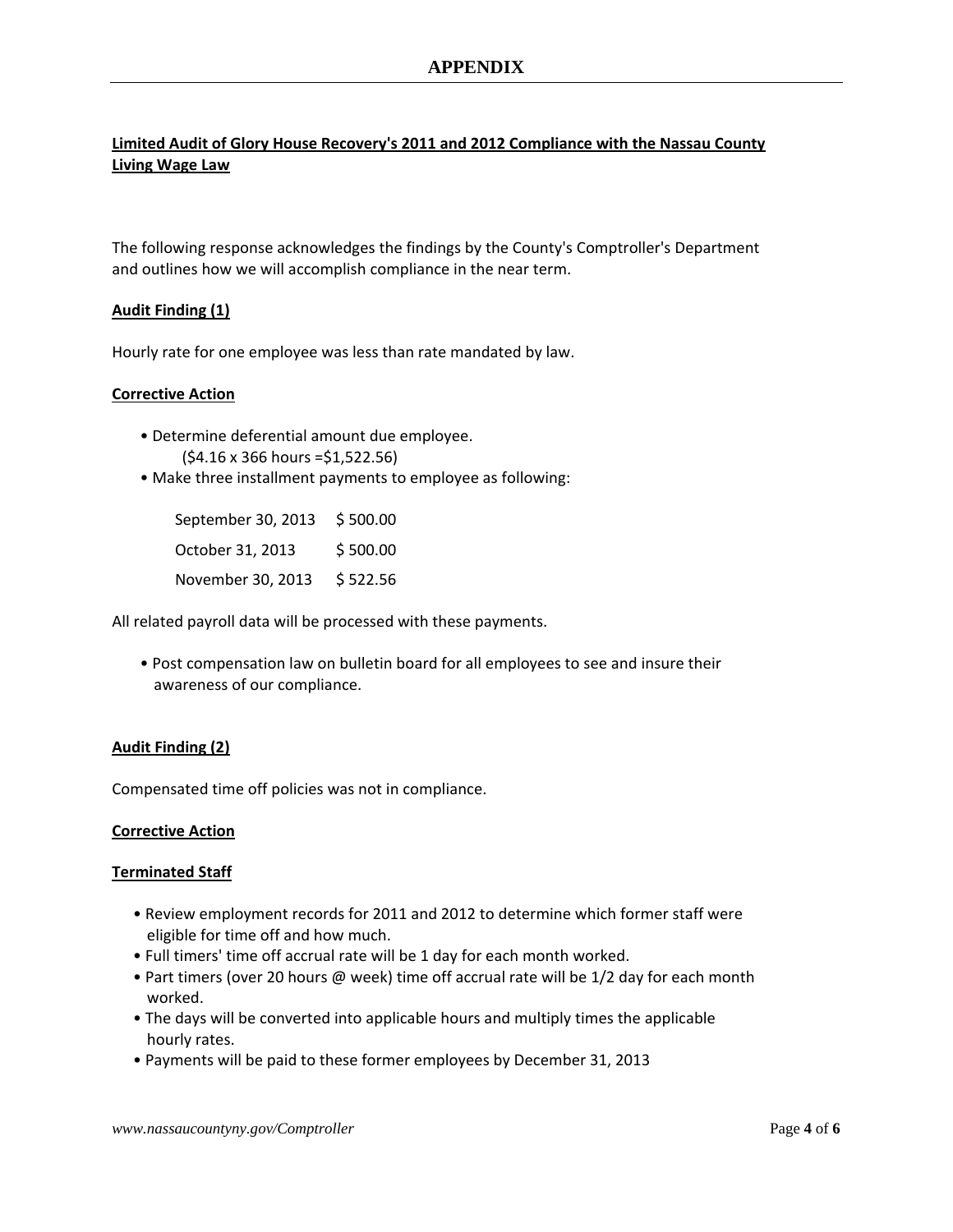#### **Currently employed staff**

- Determine cumulative time off as mentioned above.
- Set up system to track and report this time to employees on a quarterly basis
- Allow staff to take this time off when appropriate to the GH schedules.
- Post the compensated time off policies on the bulletin board for all employees to see and insure their awareness of our compliance.

#### **Audit Finding (3)**

Inconsistency exists between some employees' time sheets and their paystubs.

#### **Corrective Action**

- Going forward, the time sheets will be the absolute document source to track report and compensate employees for hours worked.
- A process will be implemented to insure the validation and reconciliation of time sheets and payroll stubs and other related information.
- This process will commence by October 31, 2013.

### *Auditor's Follow-up Response Regarding Installment and Delayed Payments*

*Glory House has indicated that they intend to make three installment payments in September, October and November 2013 to an employee who was paid less than the Living Wage rate mandated by Law. In addition, they plan to make payments for compensated time-off to former employees by December 31, 2013.* 

*While we acknowledge and appreciate Glory House's efforts to establish a payment plan, the Comptroller's Office cannot agree to nor accept a payment plan or deferral of payment on behalf of Glory House's or any other contractor's employees. The employees of Glory House and other County contractors maintain their own private cause of action against their employer for failure to pay wages in accordance with the Law, which is separate and distinct from the Comptroller's enforcement powers.* 

*However, as part of our Office's enforcement powers, we still require that Glory House provide our Office with proof of payment with supporting calculations. Please note that failure to fully compensate employees in accordance with the Law may result in the termination of Glory House's contractual agreement with the County.*